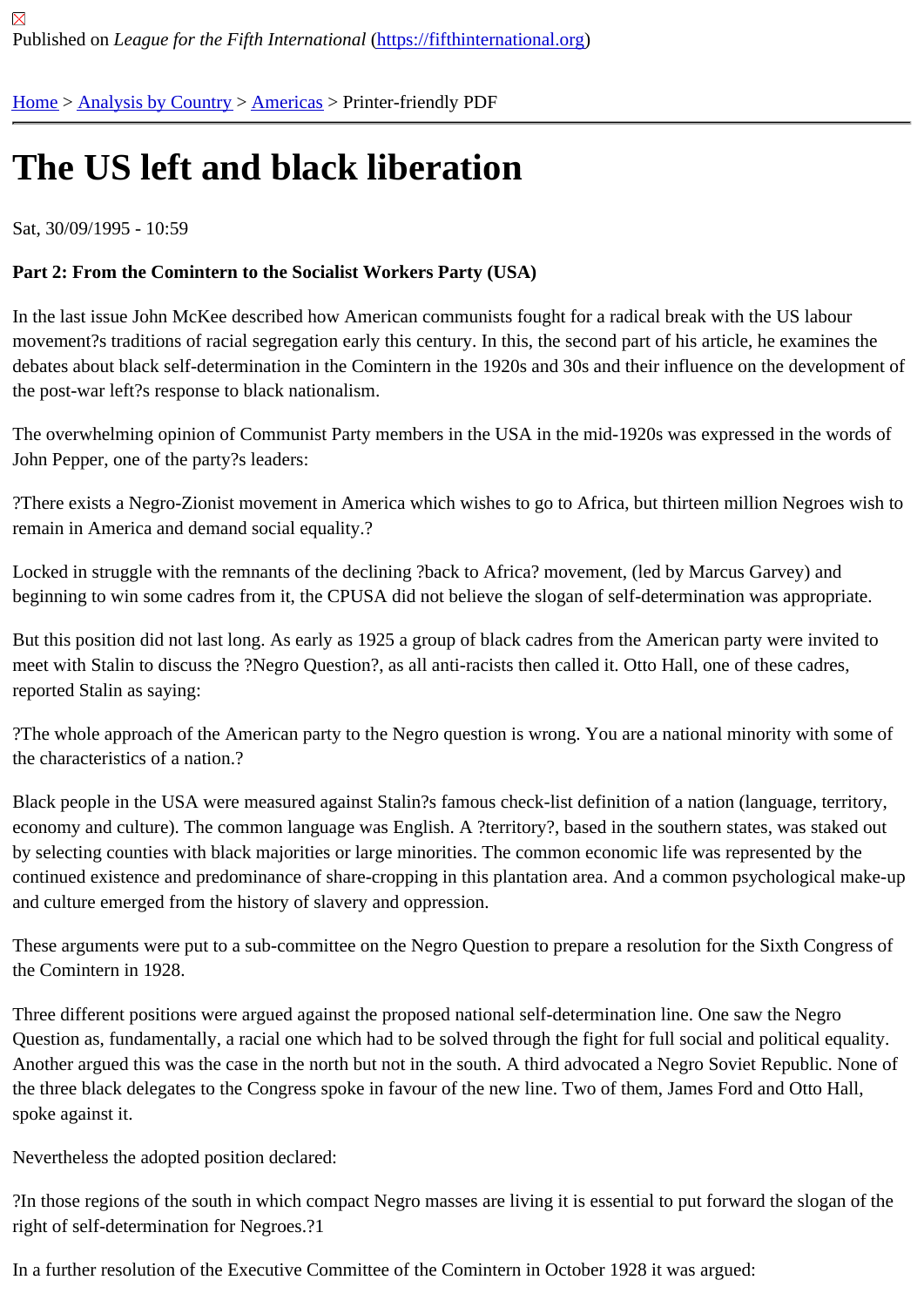?The various forms of oppression of the Negro masses, who are concentrated mainly in the so-called ?Black Belt?, provide the necessary conditions for a national revolutionary movement among the Negroes . . . the Communist party must come out as the champion of the right of the Negro race for full emancipation. While continuing and intensifying the struggle under the slogan of full social and political equality for the Negroes, which must remain the central slogan of our party for work amongst the masses, the party must come out openly and unreservedly for the right of Negroes to national self-determination in the southern states, where the Negroes form a majority of the population.?2

By 1930 self-determination had become ?the chief slogan? and the Comintern was expecting the ?rapid approach? of a crisis in the Black Belt and the development of demands for complete state independence.

## **The impact on the American Party**

The party cadres responsible for the work among black people were not enthusiastic about the new slogan for a number of reasons.

Most importantly the black people they were working with were not raising demands for self-determination, but for social equality, an end to discrimination and for the right to join trade unions. While the slogan was developed primarily for the blacks in the south (the majority) the Communist Party did little work in the south among the rural black population. The major centres of their work were the black proletariat in New York, Chicago and other northern cities.

While a ?national revolutionary movement? for a ?Black Republic? implied the possibility of seeking alliances with black petit-bourgeois movements and even bourgeois figures, the work of the party was in the opposite direction.

They were in sharp conflict with the Garveyites and had folded the African Black Brotherhood (see TI17), replacing it in 1925 with the launch of the American Negro Labor Congress. This aimed to organise within the black working class and strengthen the party amongst black workers. The Tenants? Leagues they established in Harlem consistently attacked black landlords (who owned a third of Harlem real estate) as well as white ones.

The Comintern?s serious attention to the black question did bring results. The black cadres were treated as equals in Moscow and mixed with fellow leading communists from Africa and Asia. The American Party was not free from racism and numerous complaints were brought to Moscow. These were treated seriously and the Comintern demanded they be rooted out of the party.

Because of this the black cadres were often the most enthusiastic supporters of the Comintern, regardless of its political degeneration under the Stalinist leadership. They fervently supported the ?Bolshevisation? of the party in 1925, which swept away the language federations formed by immigrant Communist workers and allowed fully integrated work by the party in Harlem for the first time.

After the Sixth Congress, five black members were elected to the Central Committee of the CPUSA, and a Negro Department was set up. The party put considerable resources into this work , with special issues of its press, national organisers and rotas of national and regional speakers for street meeting campaigns in Harlem.

While the party struggled around ?multi-racial? class issues, such as organising successful rent strikes and building tenants? leagues, unlike the Socialist Party it also put to the fore specific activities for the fight against racial discrimination. It mobilised days of protests against lynchings, campaigned against discrimination in employment and on work relief schemes.

Above all, it made an enormous breakthrough with its championing of the Scottsboro Boys, who were framed in the south on rape charges and threatened with the death penalty. Using International Labour Defense, and later the League of Struggle for Negro Rights, the party established this case as a worldwide cause celebre and placed the spotlight on southern racism.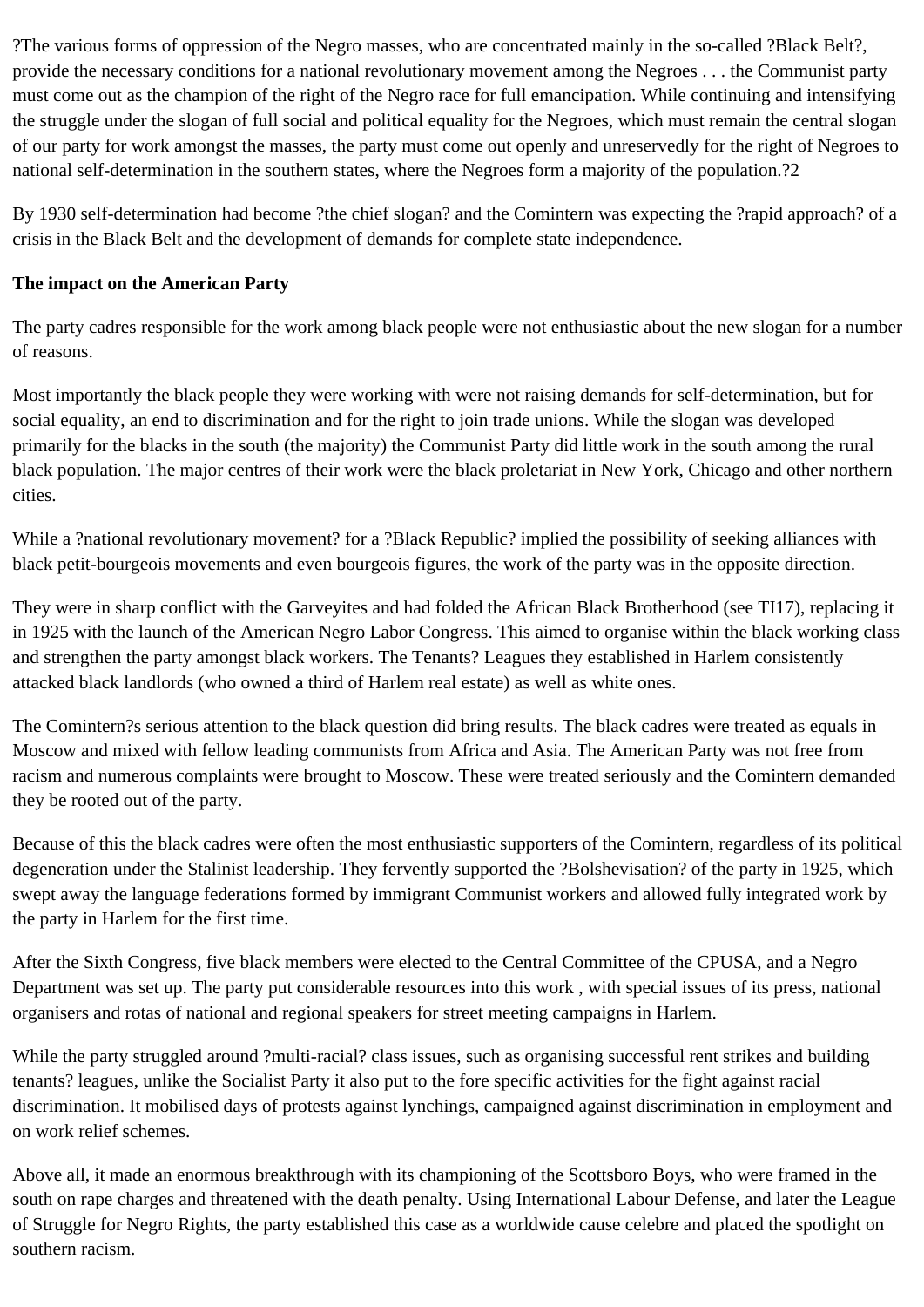The case, initially ignored by the much more influential but moderate National Association for the Advancement of Coloured People (NAACP), established the party amongst a whole layer of the black masses as a champion against racial oppression. By the late twenties, using these methods, the party had recruited hundreds of black people, by the 1930s several thousand.

This work went a long way to enabling the communists to challenge the official racism of the labour movement. The problem was that it coincided with the Comintern?s ultra-left ?third period?.

This meant that in practice the communists set up their own red unions and left the mass of white workers in the AFL unions in the hands of racist reactionary leaders.

Meanwhile, the party?s work gave it the cadres that would be capable of rallying the millions of oppressed blacks in the south to a fight against Jim Crow3; except that its slogan of national self-determination was not activated in the south.

Last, but not least, the work created the conditions under which a genuine programme for black liberation could have been developed out of the lessons of black struggles in the USA. But the party had become bureaucratised, debate stifled, and the line of ?self-determination? had been handed down from on high and could only be changed in that same lofty place.

It was left to the Trotskyists to develop the discussion and elaborate a Marxist position on black liberation in the USA.

# **The Trotskyists and Self-Determination**

The Trotskyist opposition leader James Cannon was present at the Sixth Congress of the Comintern and supported its line on self-determination. When the Trotskyists were expelled from the CP in 1928 and set up the Communist League of America (CLA) delegates to the first CLA conference deleted the call for self-determination of Negroes on the basis that it needed further discussion.

Discussions took place in 1933 between Trotsky and Arne Swabeck, the secretary of the CLA, who was opposed to using the slogan. Another participant in the discussion was Albert Weisbord, a member of the Communist League of Struggle and supporter of the slogan. Trotsky came down clearly on the side of the self-determination slogan.

Swabeck argued Negroes had no separate language or special customs or religion and had become fully assimilated and ?Americanised?:

?It is therefore our opinion that the American negroes are a racial minority whose positions and interests are subordinated to the class relations of the country and depending upon them.?4

Trotsky was not convinced. While agreeing that, ?the negroes are a race and not a nation?, he went on:

?Nations grow out of racial material under definite conditions. The Negroes in Africa are not yet a nation but they are in the process of forming a nation. We do not obligate the negroes to become a nation: whether they are is a question of their consciousness, that is what they desire and what they strive for.?5

Trotsky was concerned that opposition to self-determination could stem from a fear of offending chauvinist and racist white workers:

?99.9% of the American workers are chauvinists: in relation to the negroes they are hangmen as they are also towards the Chinese etc. It is necessary to make them understand that the American state is not their state and that they do not have to be the guardians of this state. Those American workers who say: ?The Negroes should separate if they so desire, and we will defend them against our American police? - those are revolutionists, I have confidence in them.?6

But blacks themselves were not raising the demand, argued Swabeck. Trotsky countered: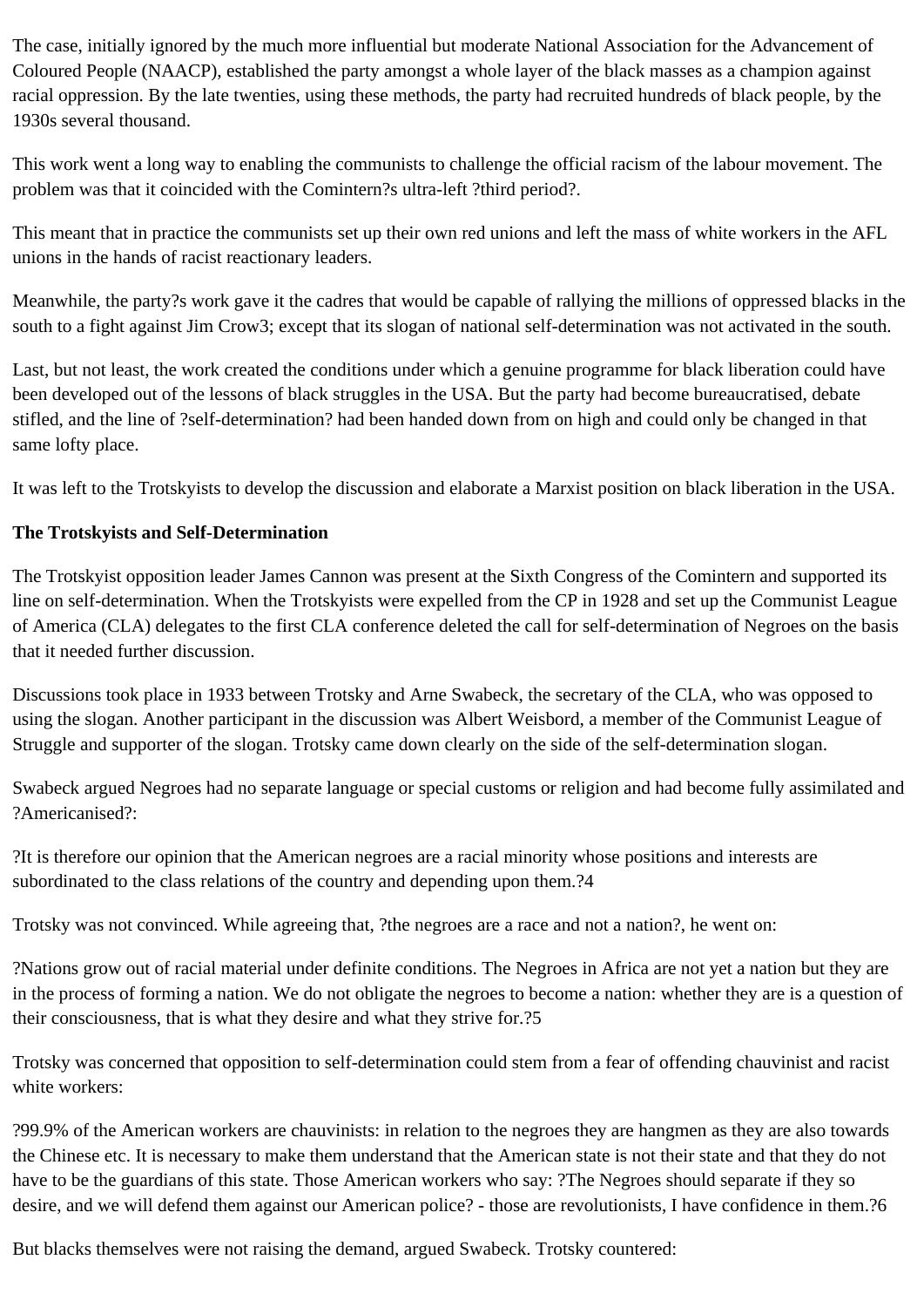?If the Negroes do not at present demand self-determination it is of course for the same reason that the white workers do not yet advance the slogan of the dictatorship of the proletariat. The Negroes have not yet got it into their heads that they dare carve out a piece of the great and mighty states for themselves.?7

In a later discussion with CLR James in 1939, both James and Trotsky agreed that the real content of the mass movement of Garveyism was a desire for resistance to racism. As James explained, they had:

?. . . not the slightest intention of going back to Africa, but were glad to follow a militant leadership.?8

Trotsky argued that in different circumstances (a Japanese invasion or the triumph of fascism) this desire could quickly turn into a real mass movement for self-determination.

Trotsky clearly believed that the whole question of self-determination for black people in the USA had great revolutionary potential. It might start as a movement for democratic demands and for equal rights, and might initially be led by the petit bourgeoisie. But it had the potential to move in the direction of permanent revolution, with the black masses becoming the most advanced section of all the oppressed and exploited in the USA in the struggle for revolution. This was why it was crucial to carry on a ceaseless struggle amongst white workers in support of such demands.

In the 1939 discussion with James, Trotsky made clear that he disagreed with the way the Communist Party positively advocated a separate state:

?I do not propose for the party to advocate . . . but only to proclaim our obligation to support the struggle for selfdetermination if the negroes themselves want it.?9

In retrospect, the slogans adopted in the 1930s by Trotsky and the Socialist Workers Party (SWP-US, a successor to the CLA) were correct. Because of the situation of blacks in the south - economic enslavement combined with a denial of democratic rights and a campaign of racist terror - a mass movement for self-determination was a real possibility. Such a battle against racism and Jim Crow could have had a powerful revolutionary dynamic.

History would, in a sense, decide whether the slogan of self-determination would have to be advocated by revolutionaries and not just defended as a right. The question for revolutionary Marxists after the Second World War was whether this perspective retained its validity.

It is fitting that the major Trotskyist debates on the relationship between the struggle for black liberation and the struggle for socialism should have taken place in the United States?a land founded on genocide of the native Americans, slavery and Jim Crow apartheid.

It is unfortunate, however, that many of these debates occurred during the degeneration of Trotskyism after 1951. For what they bequeath us is a series of incomplete positions, developed by the post-war leaders of the SWP into an abandonment of Marxism on the black question.

According to a resolution to the second conference of the SWP in 1939, the struggle itself would decide whether:

? . . . the Negroes in America are a national minority to which the slogan of self-determination applies . . . The raising or support of the slogan by the masses of Negroes will be the best and only proof required.?10

If the slogan was embraced by the black masses the SWP would support it, but until then it would seek other ways of developing the black struggle and linking it to the general class struggle for socialism.

In particular, the party agreed to champion the building of an independent black movement. A second resolution, ?The SWP and Negro Work?, argued:

?The SWP proposes that its Negro members, aided and supported by the party, take the initiative and collaborate with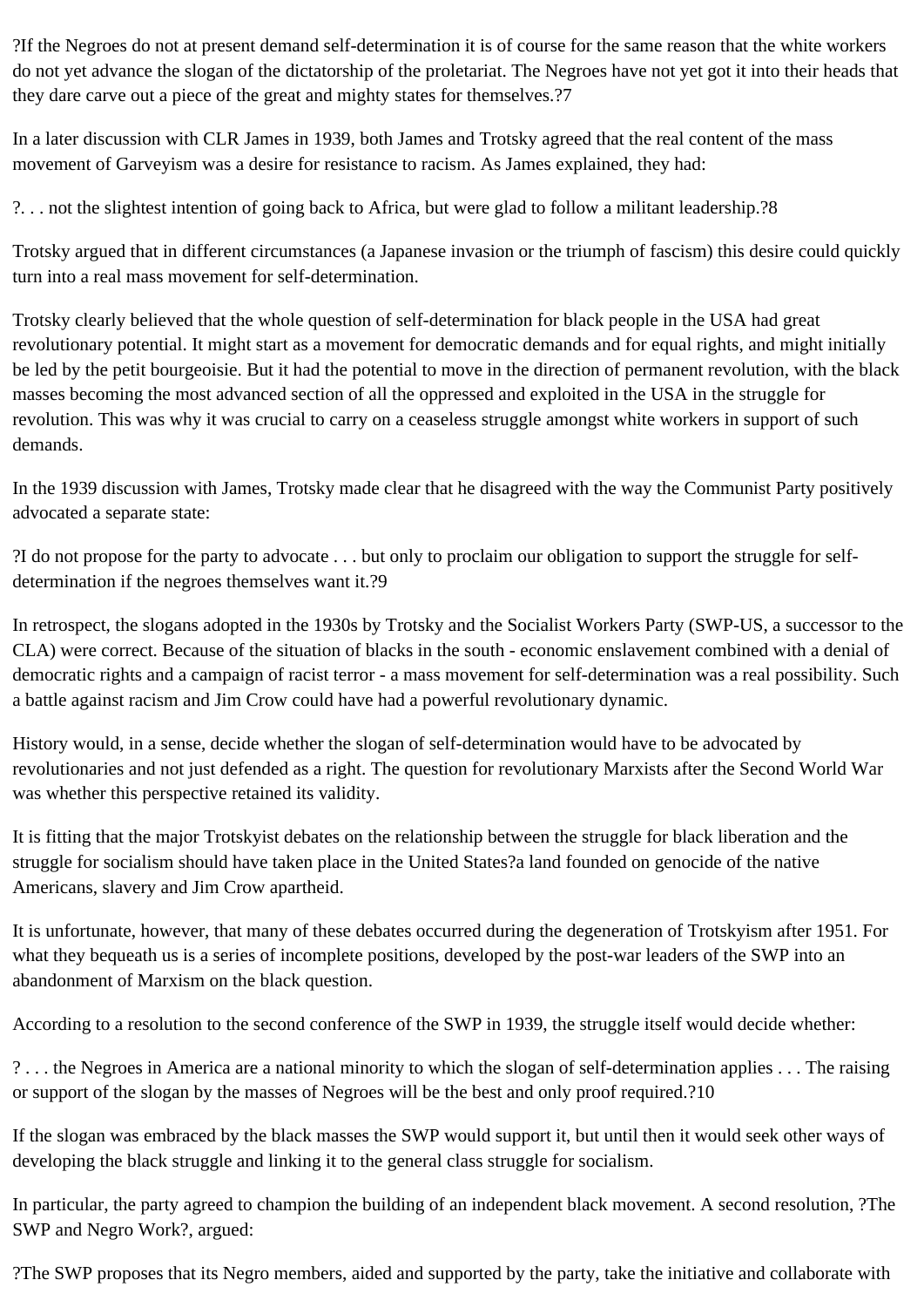other militant Negroes in the formation of a negro mass organisation devoted to the struggle for Negro rights. This organisation will NOT be either openly or secretly a periphery organisation of the Fourth International. It will be an organisation in which the masses of Negroes will be invited to participate on a working class programme corresponding to the day-to-day struggles of the masses of Negro workers and farmers.?

These basic positions, written by C.L.R. James, were a compromise with Trotsky?s more positive attitude to selfdetermination but an affirmation of Trotsky?s argument for a working class black organisation.

#### **Fighting racism in World War Two**

The adoption of these resolutions marked a positive turn in the work of the SWP. The party intervened vigorously in the March on Washington movement led by A. Philip Randolph, the black leader of the Brotherhood of Sleeping Car Porters.

During the war the SWP militants carried on this work fighting racism inside the army. When the government moved to suppress the SWP?s paper and imprison its leaders, one observer noted that it was not just because of its anti-war line:

?The government?s efforts to suppress the Militant during the war were frankly motivated, in part, by the SWP?s irreconcilable struggle against all forms of white supremacy.?11

This work did not result in the birth of a mass black movement, as James and Trotsky had hoped, but it did result in the transformation of the SWP from a predominantly white organisation into one in which almost 50% of the membership was black. This was a tremendous achievement.

But it meant that the cautious and incomplete analysis of the black question in the USA, and a decision on whether or not it could be viewed and treated as a national question, was not really built upon.

Agnosticism on this question seemed to have borne fruit. So, in the 1948 resolution - also drafted by James agnosticism remained the guiding principle. The resolution, ?The Revolutionary Answer to the Negro Problem in the US?, analysed the position of blacks within US society and explained the dynamics of their struggle for equality:

?The Negro people in all aspects of their social and cultural life are a part of the American people. At the same time it must be recognised that the Negro struggle is not identical with the proletarian movement towards socialism. It exists as a distinct movement of an oppressed minority within the country, possessing its own historical origins, special characteristics, forms of development and methods of action.?12

James went on to deride those who feared the development of a black movement, lest it upset the routinist assumptions of the labour movement, and argued:

?We say, number one, that the Negro struggle, the independent Negro struggle, has a vitality and a validity of its own;?13

The Stalinists, by contrast, feared any independent movements as a threat to their ability to bureaucratically manipulate struggles.14 The white liberals saw the independent black struggle as a threat to themselves and likely to undermine their efforts at reforms enacted from above within capitalism.

The Trotskyists, however, recognised the explosive potential of the struggle for black equality, even if led by people other than themselves. They had no reason to fear any movement that developed in opposition to the ruling class and its racist system. The 1948 position maintained the revolutionary orientation.

Like its 1939 predecessor, however, the position dodged the important question - were black people in the USA a nation?

By 1948 this might well have seemed less important. The process of migration that occurred before World War Two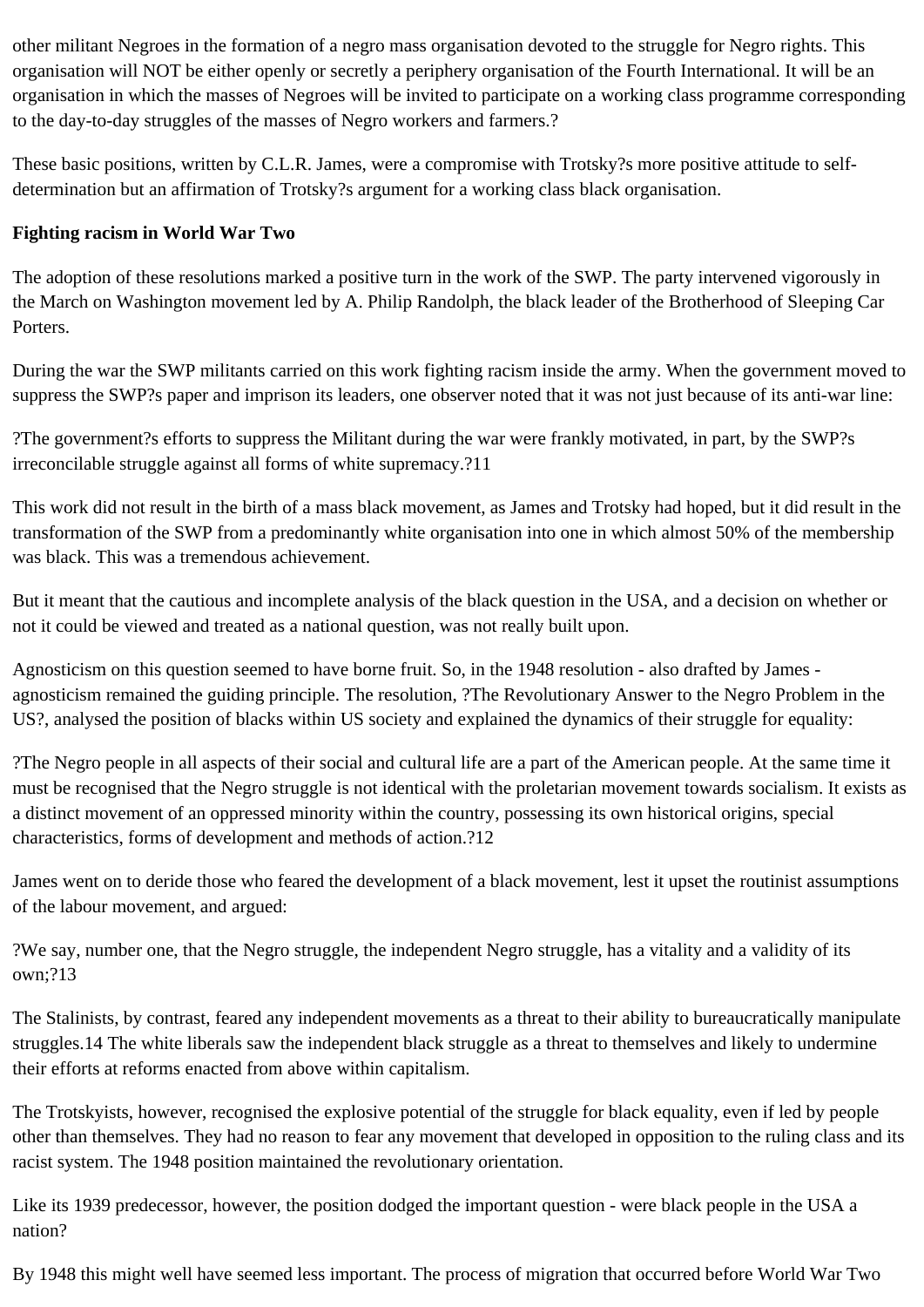was speeded up. The concentration of black people in the rural south - the so called ?black belt? where 75% of the black population of the USA lived prior to 1940 - was being undermined by the process of migration that commenced during and after the war.

## **The roots of oppression**

By 1964 the proportion of blacks in the south was down to 54% of the black population of the US.15 The great ghettos of the cities in the north and west were creating a diversified black population, increasingly urban and proletarian.

Despite white racism in the cities, contact between black and white workers was growing. To some extent this excuses the agnosticism of the 1948 resolution. But only to some extent. For the ideas in that resolution of an independent black struggle, unified despite the increasing diversity of the black communities, based on the existence of the black population as a distinct oppressed minority, begged the question - nationally oppressed or racially oppressed?

The question is not academic. If the oppression of black people in the USA had reached the level of national oppression, if a black national consciousness had been created out of the misery of slavery, segregation and urban poverty, then a revolutionary national struggle had the power to explode the USA - geographically as well as socially.

While fighting for working class independence, leadership and methods of struggle as the only way of ensuring a progressive victory in the national struggle, revolutionaries would be obliged to make tactical alliances with those who called for a separate black state, including bourgeois and petit-bourgeois leaders.

Despite the best efforts of revolutionary socialists, such a movement might not have assumed the form, originally envisaged by Trotsky, of a workers? and poor farmers? movement, but rather, of a cross-class movement - all classes in the black community striving for national liberation. Even a movement for a bourgeois democratic goal would deserve the support of revolutionary socialists against attempts by a white racist state to deny it.

To assert, however, that the black question was fundamentally about racial oppression, and that racial oppression can only be eliminated with the destruction of its material base, imperialist capitalism, poses a different set of tasks for Marxists.

The fight for an integrated anti-racist working class movement becomes crucial, as only a workers? revolution can rid society of racial oppression. If the dynamic is primarily racial, if black nationalists represent not a developing national consciousness but an illusory utopia, then the whole relationship between revolutionaries and the demands and struggles of black nationalist organisations has to change.

This was a gaping hole in the 1948 resolution. At the time it did not cause any ill effects. But by 1954 the birth of a mass civil rights movement among black people meant the issue had to be resolved.

# Civil Rights

Led by the reformist NAACP the movement commenced a struggle against segregation in education, winning a Supreme Court ruling against such segregation in four states and in Washington DC. White reaction to the ruling, led by the Ku Klux Klan, prompted vigorous black struggle.

Under the leadership of Martin Luther King Jr. the black population of Montgomery, Alabama, launched a 381 day boycott of transport in protest at segregation.

In the sixteen years that followed the black movement went through several transformations. It fragmented into numerous movements. And its leaders ranged from the reformist King, through the revolutionary nationalist Malcolm X, to the Maoist influenced Black Panthers.

Was the black struggle a national one or an anti-racist one? On the answer to this question hinged important tactics that Trotskyists should take, not just to the black struggles that were occurring, but to the various leaderships that were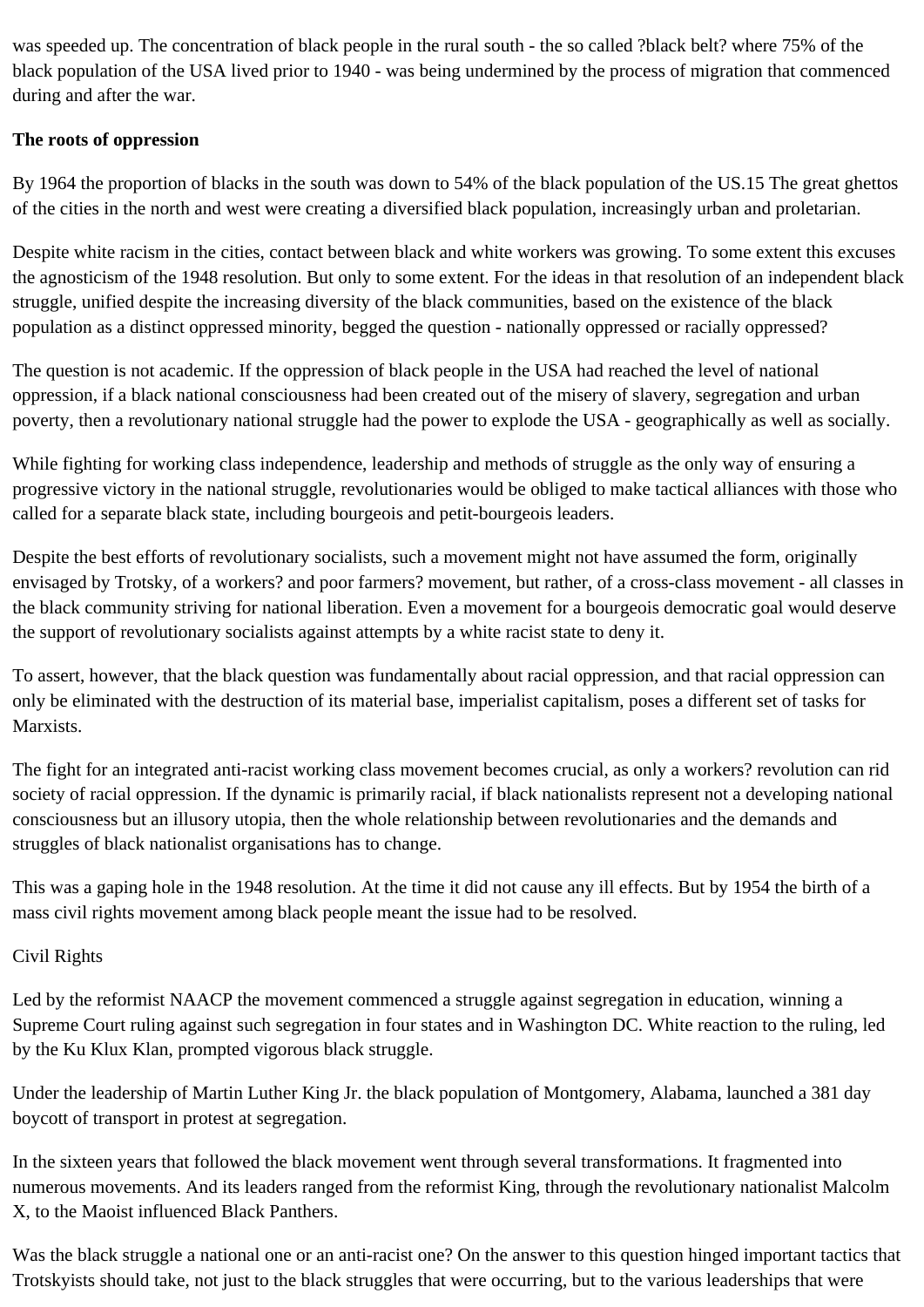competing to direct those struggles.

#### **Fraser vs Breitman**

In a 1955 internal bulletin of the SWP Richard Fraser wrote a document entitled, ?For the Materialist Conception of the Negro Struggle?. This document challenged the SWP?s traditional agnosticism on whether or not the black population were a national minority, and argued against the traditional SWP acceptance that, if the black masses demanded it, then the SWP would support the slogan for self-determination. He wrote:

?The Negro question is not a national question because it lacks the fundamental groundwork for the development of nationalism; an independent system of commodity exchange, or to be more precise, a mode of life which would make possible the emergence of such a system . . . The Negro question is a racial question: a matter of discrimination because of skin colour, and that?s all.?16

For Fraser, this meant that self-determination was never an issue for black people in the USA and never should be allowed to become one. Nationalism pandered to white prejudice since it tended to confirm the argument - albeit in a positive way - in favour of segregation. He argued that class was the fundamental driving force of the black question, because of its origins in slavery.

Fraser insisted this was far more important in determining the character of black oppression in the USA than the national origins of black people in Africa:

?The goals which history has dictated to them are to achieve complete equality through the elimination of racial segregation, discrimination, and prejudice. That is, the overthrow of the race system. It is from these historically conditioned conclusions that the Negro struggle, whatever its forms, has taken the path of the struggle for direct assimilation. All that we can add to this is that these goals cannot be accomplished except through the socialist revolution.?17

The weakness of Fraser?s position lay in his elimination of consciousness as a factor in the national struggle. He excluded, in principle, the possibility of racism in the US forging a national consciousness that could give birth to a national movement. Fraser was on firm ground when it came to contemporary trends. His mistake was to read back into the whole of black history this position.

To have excluded from the outset the possible development of a national consciousness as one line of development reveals a mechanical, undialectical and, potentially, sectarian attitude to the national question. It eliminates the subjective factor from the national question. Yet it was precisely the subjective factor that Trotsky regarded as the one thing that could lend the black question a national character in the US.

Despite this weakness Fraser was right to insist that it was time for the SWP to come clean. Had the struggle decided the fate of the black question, as the 1939 resolution suggested? And if so, what had it decided?

Trotsky?s prognosis about the possible development of the US black population towards nationhood had been disproved by events. US capitalism had not only integrated black people into the workforce, and dispersed them across the nation in so doing, it had imparted into their consciousness the goals of equality.

Every significant black struggle was a fight for equality, a fight against discrimination, a fight against their status as second class citizens of the USA. Trotsky?s prognosis about the national question in the 1930s no longer applied in the 1950s. Struggle, and objective developments in US capitalism, had decided the fate of the black question, and Fraser was right - it was a question of racial oppression, not national oppression.

In contrast to this analysis, faced with the growth of the civil rights movement, and its later nationalist offshoots, the SWP decided that the struggle had created a black nation - or more precisely that it had created black nationalism - and that was just fine.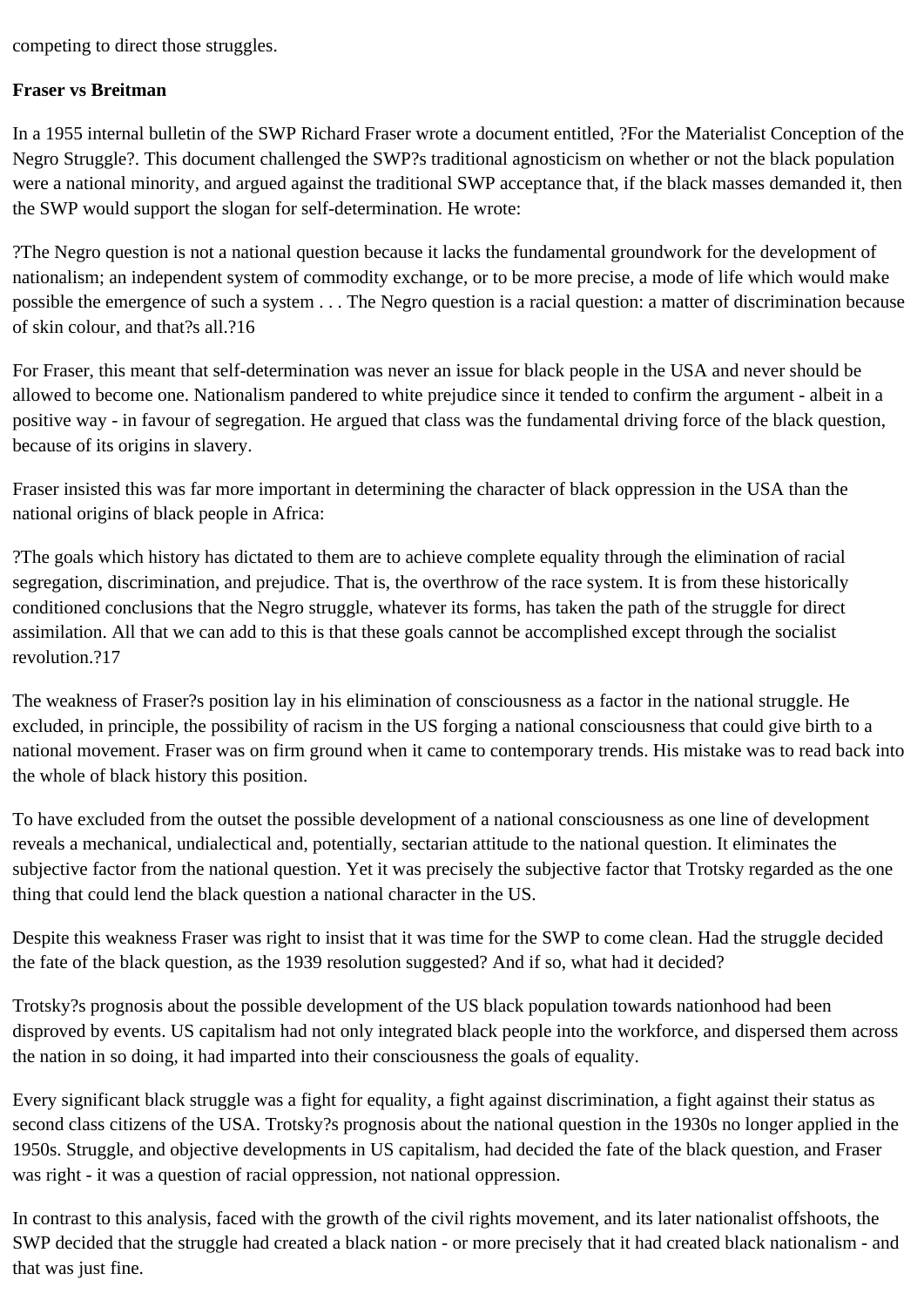#### **Centrism tailing nationalism**

For by this time the SWP had ceased to be any sort of revolutionary party. Along with the rest of the Fourth International18 it had undergone a profound degeneration.

In place of the revolutionary party as the leadership of the class struggle, it hunted the colonial and semi-colonial world for ?unconscious Trotskyists?, like Castro in Cuba and Ben Bella in Algeria. An assortment of revolutionary nationalists and left Stalinists became the objects of worship. The reflection of this on US soil was the black movement.

When militant nationalists like Malcolm X, Stokely Carmichael and the Black Panthers arrived on the scene, the SWP discovered its very own versions of unconscious Trotskyism. Its theoretical gap was plugged with grotesque opportunism towards any and every black leader.

In 1963 the SWP updated its position with a new resolution on the black question, ?Freedom Now?. The vestiges of the 1939 and 1948 resolutions that had championed revolutionary integrationism were expunged. Integrationism and separatism were given equal billing:

?Negro nationalism is progressive because it contributes to the creation of such an independent Negro movement. It will remain progressive so long as it fulfils that function, whether the struggle be fought along integrationist or separatist lines.?19

In part, the SWP?s espousal of nationalism and separatism flowed from their correct understanding that part of the impulse towards separatism represented a rejection of white US values.

But this was only part of the impulse, a part that would have to be sensitively and patiently dealt with by a revolutionary party fighting for a class perspective. Another part of the impulse, in fact a very big part of it, was the leadership of the black movement.

A section of that leadership was the intensely separatist, and in many respects reactionary, Black Muslim movement of Elijah Muhammad. Their separatism had little to do with the desires of the black masses and everything to do with their utopian project of creating a separate black Muslim state.

Overlooking the reactionary aspects of such a theocratic project, the SWP defended this brand of separatism, only to tail obediently behind Malcolm X?s more sophisticated (and revolutionary nationalist inspired) separatism when he split from the Muslims.

The same pattern of tailing any radical black movement saw the SWP becoming cheer leaders for the Panthers, the Black Power movement and just about anybody else they could find.

Underlying this abject capitulation to separatism lay the party?s interpretation of its own historic position on nationalism. When the black struggle elevated nationalist leaders to the fore the SWP concluded that the struggle was a national struggle after all. Therefore - according to the SWP?s ?development? of Trotsky?s views on national struggles - the question of independent working class leadership could be held in abeyance unless and until the national struggle had run its course.

Even if the struggle were a national struggle the SWP?s position on the nationalist leaders would have been wrong. Trotskyists seek concretely to connect any struggle for self-determination with working class overthrow of capitalism. Support for self-determination and, when necessary, advocacy of independence, allows socialists maximum leverage to split workers from their bourgeois leaders.

But Trotskyists seek to bring the working class to the head of any national struggle so that it can be connected and carry over into the fight to overthrow capitalism. If the independence struggle were to fall short of this then it would be the black working class who would remain exploited and oppressed as a class and national freedom will not deliver the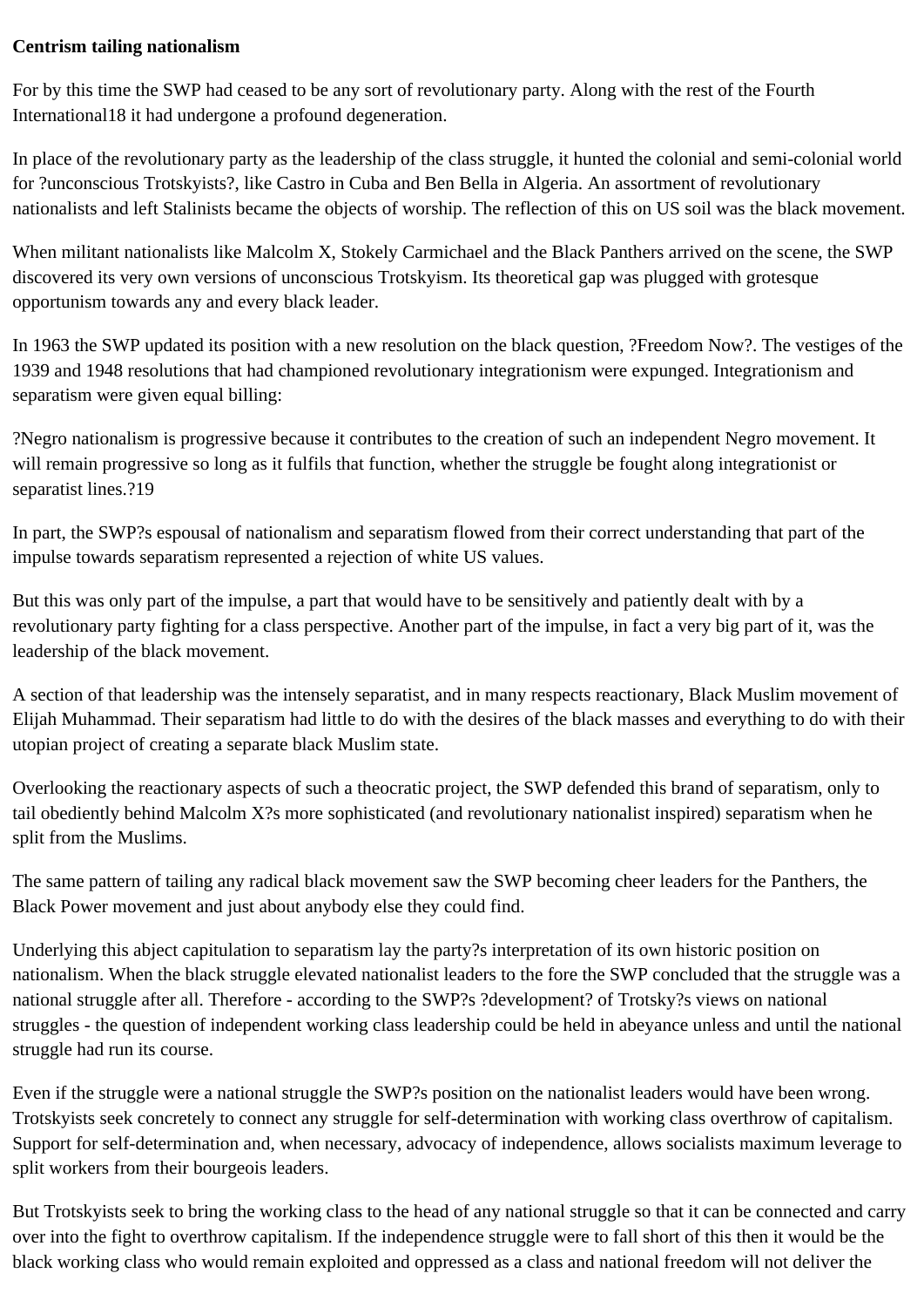social gains they expected at the outset.

The SWP abandoned this approach but also had to avoid embracing Stalinism with its entire logic of completely subordinating the class struggle to the national one. Hence, their centrist alternative, which was to confuse the national and socialist aspects of the struggle of black Americans.

George Breitman was called upon to theorise this:

?Those black nationalists who slight the socialist element inherent in their movement commit an error comparable to those who today slight black nationalism. Here the colonial revolution they feel kinship with has something to teach them. Cuba and Algeria have recently shown how a nationalist, democratic, revolutionary mass movement can, through conclusions derived from direct experience in struggle with imperialism and its agents, grow over into a consciously socialist movement, party and government. We believe that this dynamic of permanent revolution will be operative in the evolution of American black nationalism too.?20

Black nationalism is inherently socialist, according to Breitman. This could not be further from the truth.

The black nationalism of Elijah Muhammad did not have so much as a whiff of socialism about it, notwithstanding Malcolm X?s origins in this movement. Breitman also fails to differentiate between types of black nationalism - that of the Muslims and that of the later Malcolm X.

For him the nationalism of an oppressed people is, in and of itself, progressive. According to Breitman, Cuba and Algeria were proof positive that national and democratic struggles automatically lead to socialist movements and regimes arising.

In fact, as is doubly clear from the vantage point of the 1990s, Cuba demonstrated only the ability of Stalinism to create a bureaucratic workers? state without any independent political rule or control by the mass of the working class.

And the history of Algerian capitalism since independence proves not the spontaneously ?socialist? character of national movements in oppressed nations, but nothing more than the ability of such movements and regimes temporarily to put on a left face.

Neither proved that socialism could triumph without a revolutionary party. Indeed, the subsequent development of both countries proves the exact opposite.

The dynamic of permanent revolution requires a party and programme if it is to lead to a socialist resolution of the crisis.

It is not automatic. If it was there would be no need for a revolutionary party to fight for it against bourgeois and petitbourgeois nationalists who direct the struggle away from socialist goals.

By the end of the 1960s the SWP, having embraced separatism as well as black nationalism as inherently socialist, believed that a separate black party was both necessary and desirable.

# **A black revolutionary party?**

In 1967 the SWP adopted a new resolution calling for an independent black political party. What should be the class basis of this party?

This was answered not in the unambiguous form of a working class programme, but in what Breitman termed the ?proletarian-socialist in tendency? character of black nationalism21. This was how the SWP put it:

?Similarly the Socialist Workers Party favours the formation of an independent party uniting Afro-Americans in political struggle for their just rights and freedom.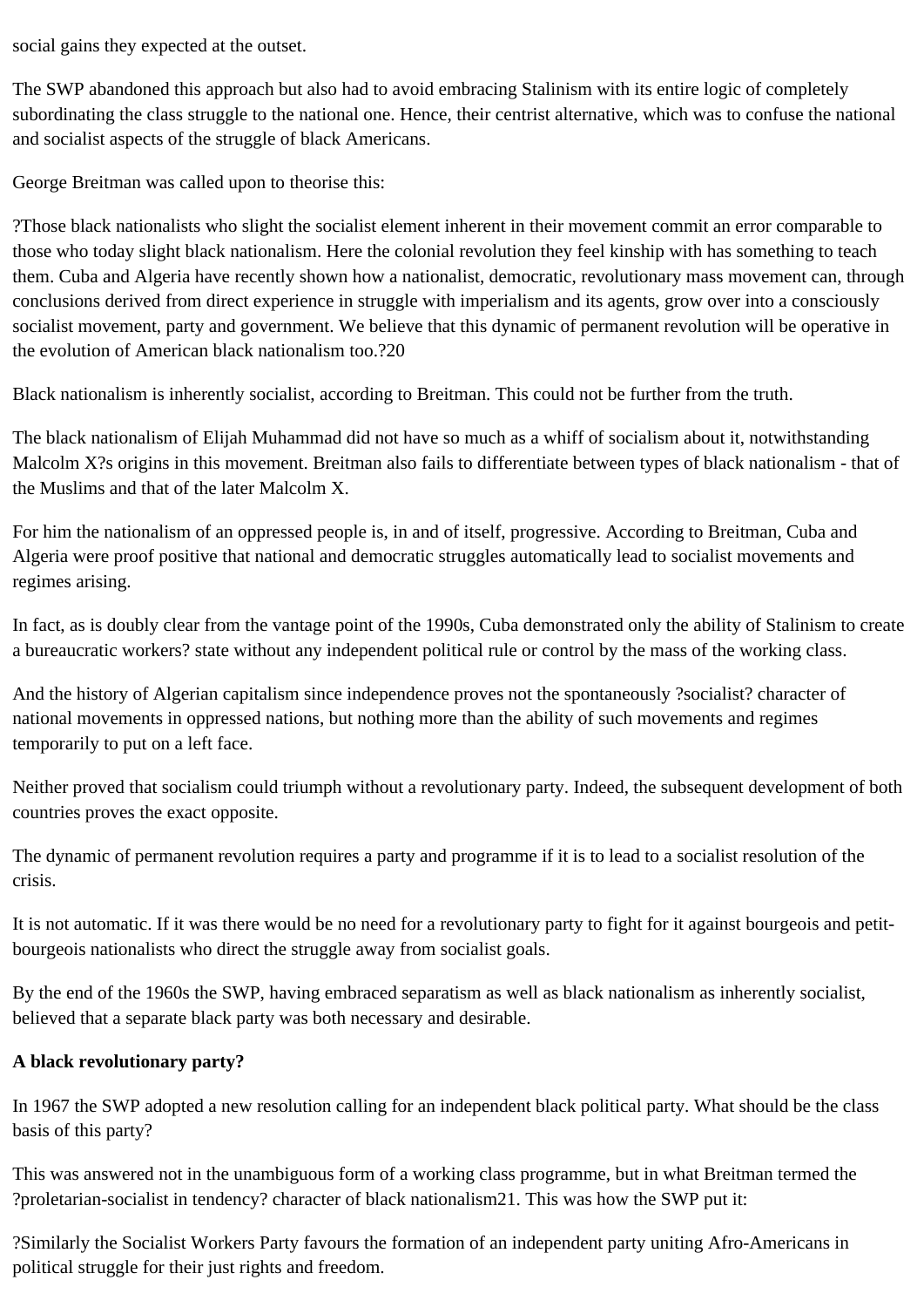It believes that black people have the democratic right to decide their own destiny and that, without such a political instrument, they cannot effectively advance their immediate well being or attain their ultimate goals.?22

This is an admission that the supposed revolutionary party of the US working class, the SWP, could not offer revolutionary leadership to the black masses under any circumstances.

It is to concede that a non-class based party (or more accurately a party led by representatives of the bourgeoisie and staffed by the petit bourgeoisie - there can never be non-class based parties) is the only way that black people can secure their liberation in the USA.

It is to accept the nationalists? contention that a socialist revolution, led by an integrated revolutionary party and carried out by an integrated working class, cannot eradicate racism and black oppression. And it is totally wrong on all counts.

# **Conclusion**

For revolutionaries in the USA today learning the lessons from both the Communist Party and the Socialist Workers? Party?s experiences in fighting racism and developing a revolutionary answer to racial oppression is vital.

For by avoiding the mistakes they fell into, and by assimilating and developing the best contributions both parties made in their revolutionary periods, a fighting programme for black liberation can be developed anew.

And that is an urgent task for revolutionaries in the USA, where the fight for black liberation remains of strategic importance to the struggle for socialism.

# **Notes**

Footnotes

1 The same commission developed the slogan for ?an independent native South African Republic? which was opposed by the leader of the South African Communist Party, Bunting.

2 The Communist International 1919-1943 Documents Vol II Jane Degras London 1971

3 A nickname for US state laws passed following the defeat of the ?reconstruction? after the Civil War. These laws introduced segegration and severely restricted civil rights for black people.

4 On Black Nationalism and Self Determination, p 22, Leon Trotsky, New York, 1978

5 ibid p 24

6 ibid p29

7 ibid p29

8 Trotsky, op. cit. p40

9 ibid p46

10 ?The Right of Self-Determination and the Negro in the United States of North America?, inThe Founding of the Socialist Workers Party, p355, New York, 1982

11 ibid p 359 - emphasis and capitals in original

12 Negroes on the March, Daniel Guerin, London 1956, p131

13 Published in Fourth International, New York, May-June 1950

14 ibid

15 In the mid 1930s the ultraleftism of the ?third period? gave way to the Stalinist ?popular front? strategy, which meant alliances with ?progressive? capitalists. Thus they tied themselves to white liberal and moderate black oppositions to racism.

16 T Draper, The Rediscovery of Black Nationalism, London, 1969, p144. By 1980 this proportion was down to 33%. 17 Reprinted in, What Strategy for Black Liberation? Trotskyism versus Black Nationalism, Spartacist League, New York, 1978

18 ibid p3

19 ibid p7